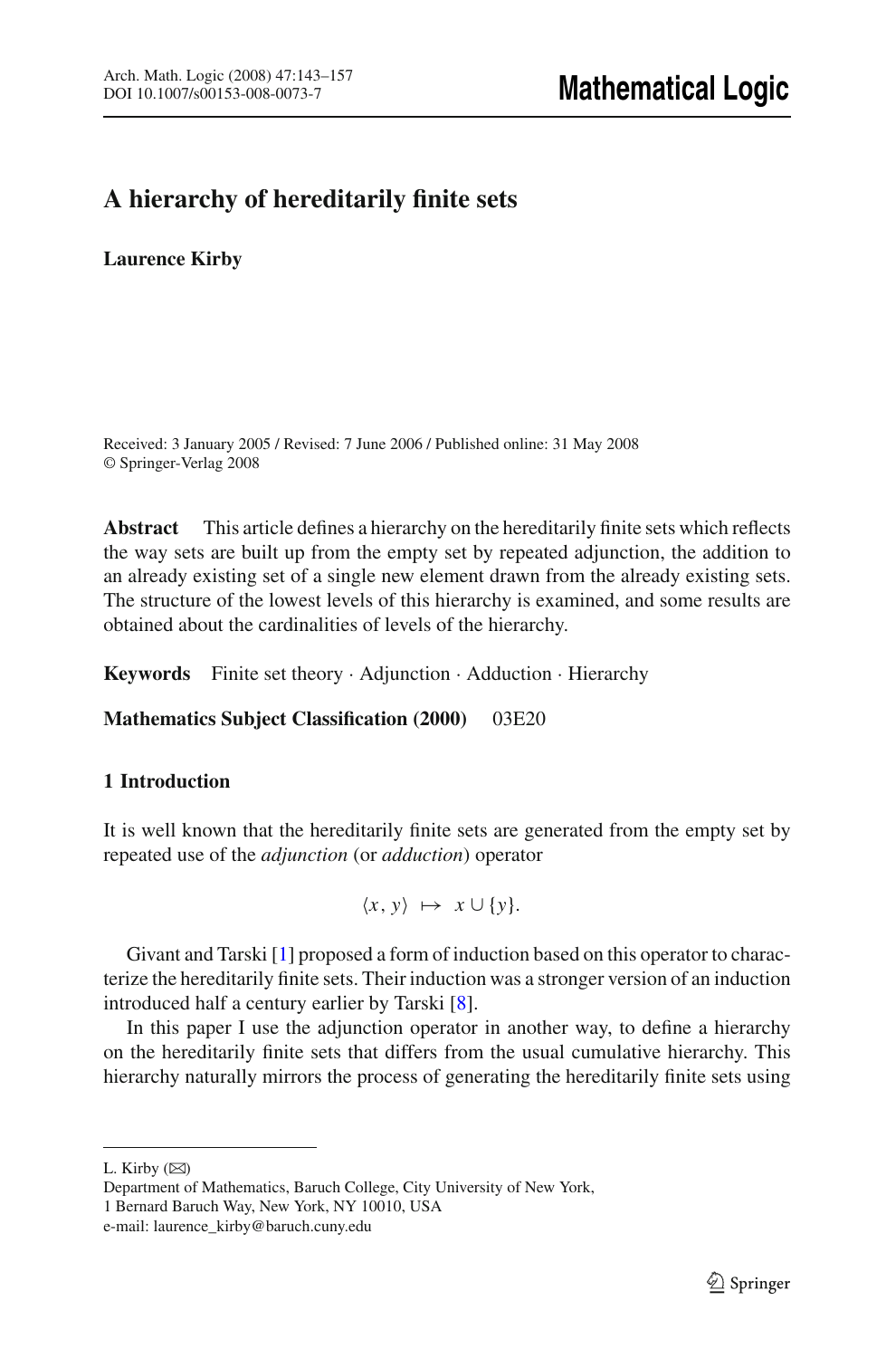adjunction, and I shall argue that it is essentially finitist in nature. I study the early levels of the adjunctive hierarchy in ways that are not feasible for the cumulative hierarchy because the latter grows too fast.

### <span id="page-1-0"></span>**2 Basics**

We work in a language  $\mathcal{L}(0;$  for set theory which differs from the usual language  $\mathcal{L}(0 \in)$ . Instead of the membership relation  $\in$  we employ as basic operation *adjunction* or *adduction*, a binary operation denoted by [x; y]. So  $\mathcal{L}(0;)$  has a binary function symbol for adjunction as well as a constant symbol 0. The intended interpretation of  $[a; p]$  is  $a \cup \{p\}.$ 

Informally I shall frequently drop the outermost brackets where no ambiguity results, and use the notation:  $a$ ;  $p$ ,  $q = [a; p]$ ;  $q$ . Thus

$$
a; p_1, \ldots, p_n = [\ldots [[a; p_1]; p_2]; \ldots]; p_n.
$$

The symbol 0 will be used in two ways: as the constant symbol in the formal language, and for the empty set which is the standard interpretation of this symbol. Likewise the semi-colon does duty both as the function symbol and as its interpretation in sets. So 0;  $p_1, p_2, ..., p_n = \{p_1, p_2, ..., p_n\}$ . Also  $p \in a$  is defined to mean *a*;  $p = a$ . So in fact  $\mathcal{L}(0 \in)$  and  $\mathcal{L}(0;)$  are equivalent: each of the symbols is definable in terms of the other in a common extension  $\mathcal{L}(0 \in ;)$ .

As a background theory, assume a familiar set theory: *Z F* will do. As W. W. Tait [\[7](#page-14-2)] emphasizes, when we describe a finitist operator in general terms, we are doing so from an infinitist standpoint.

Following the usual development of set theory, the finite von Neumann ordinals 0, 1, 2, 3,... are defined by iterating the operator  $n \mapsto [n; n] = n + 1$ . The successor operation for numbers has become the *diagonalization* of the adjunction operator.

Kirby [\[2](#page-14-3)] gives details of the connection between the adjunction operator and the operations of ordinal arithmetic. And [\[3\]](#page-14-4) uses adjunction as a basis for axiomatizing finite set theory and generating the primitive recursive set functions.

 $V_{\omega}$  is the set of *hereditarily finite sets*, defined as usual by means of the cumulative hierarchy

$$
V_0 = 0, V_{n+1} = PV_n, V_{\omega} = \bigcup \{ V_n \mid n \in \omega \},
$$

where *Px* is the power set of *x*.

In the iterative conception of set theory, the hierarchy of the  $V_n$  is the way of building up the hereditarily finite sets starting from 0. But if we examine this process of generation in detail, especially taking into account considerations of feasibility, it becomes evident that it does not conform with Ockham's razor. The number 5, for example, doesn't occur until  $V_6$ , by which time we have also obtained  $2^{65536} - 1$ other sets, including many complicated structures. This number is far more than the number of protons in the universe of physics, indeed in  $2^{65270}$  such universes. This seems a grossly inefficient way to generate sets, in as much as long before we get to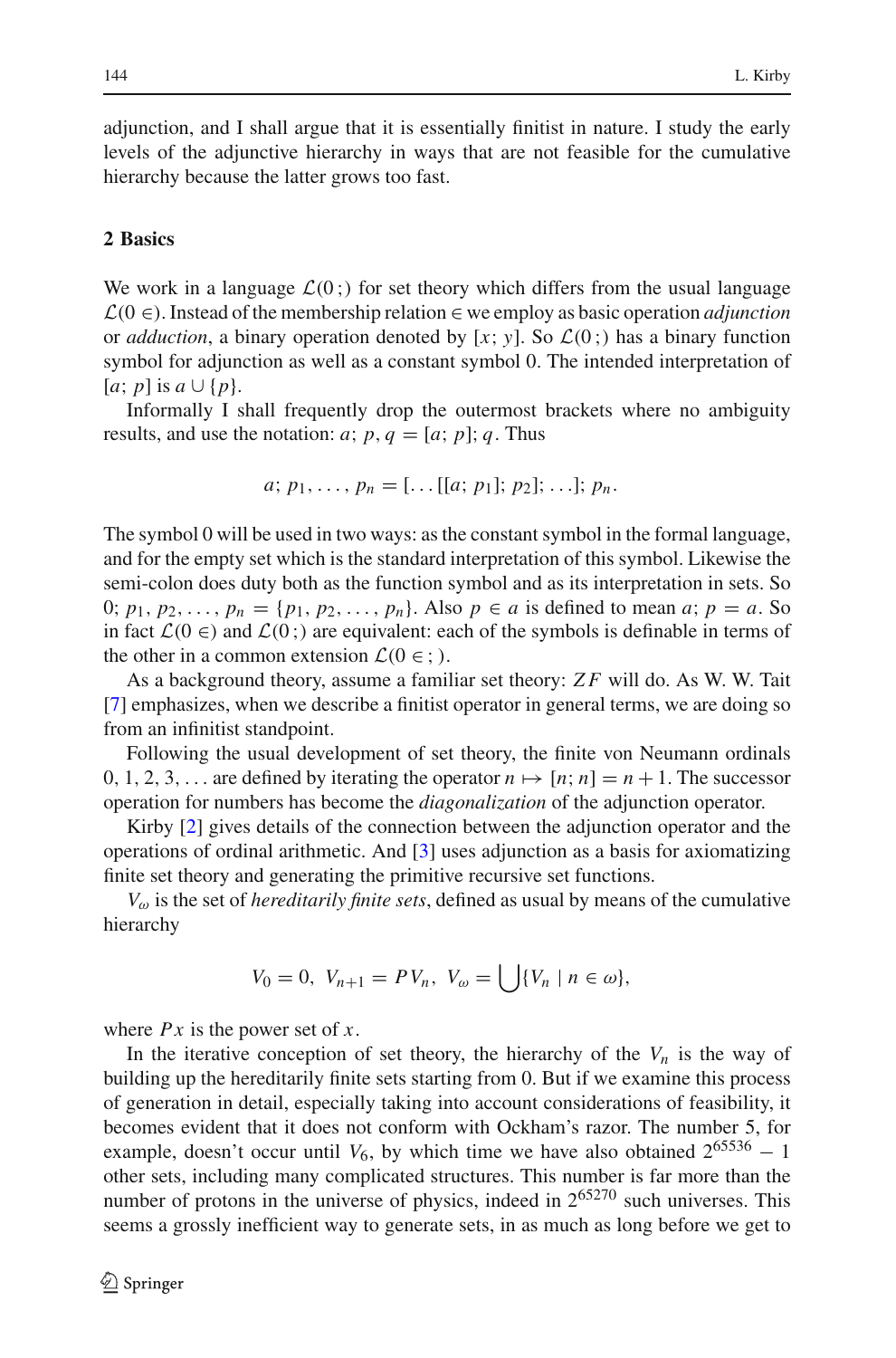small, simple, useful sets such as 6 we have generated more sets than we can ever possibly use or name in practice. Of course this is a version of a familiar complaint about exponentiation which, especially along with iteration of functions, results in unfeasible growth too soon and too fast.

In the language  $\mathcal{L}(0; )$  we can define a natural, slower-growing hierarchy for the hereditarily finite sets, the *adjunctive hierarchy*:

$$
A_0 = [0; 0] = \{0\} = 1, \ \ A_{n+1} = A_n \cup \{ [x; y] \mid x, y \in A_n \}.
$$

(The subscripts *n* and the names  $A_n$  are here in the metalanguage).

 $\bigcup \{A_n \mid n \in \omega\}$ . And it conforms well with the following picture of the hereditarily It is intuitively clear that this hierarchy generates all hereditarily finite sets:  $V_{\omega}$  = finite sets given by Flavio Previale  $(5, p. 214)$ :

Hered. finite sets are exactly what can be obtained by starting from the empty set and then iterating the operation of adding, to a set already obtained (by the procedure itself), an element taken in its turn among the sets already obtained.

Note that  $5 \in A_5$ , and we shall see that the cardinality of  $A_5$  is 11680, so we have a more reasonable amount of baggage along with the number 5. The situation has not improved sufficiently, however, to be called feasible.  $A_6$  has become unwieldy at 135717904 elements.

How fast does the cardinality of  $A_n$  grow? Clearly an upper bound for  $|A_{n+1}|$  is  $|A_n| + |A_n|^2$ , so that the growth of the size of  $A_n$ , as a function of *n*, is doubleexponential (i.e., of order  $2^{2^n}$ ), rather than iterated exponential as is the case for  $V_n$ . A heuristic argument suggests that this upper bound is not a bad approximation for the size of  $A_n$  since one would expect relatively few repetitions among the new sets [x; y] that are added at stage  $n + 1$ . This argument is somewhat borne out by the results of Sect. [4.](#page-9-0)

The cumulative hierarchy extends, of course, to the infinite sets by taking unions at limit stages, but the present hierarchy does not have a natural transfinite extension: we can define  $A_{\omega} = \bigcup_{n \in \omega} A_n = V_{\omega}$ , but it is easy to verify that:

# **Proposition 2.1**  $V_{\omega} \cup \{ [x; y] | x, y \in V_{\omega} \} = V_{\omega}$ .

So the generative process stalls, and adjunction alone is not enough to generate the transfinite sets, even with  $\bigcup$  as an additional generator. The adjunctive hierarchy is an essentially finitist notion. However, adjunction itself works fine as a basic notion (instead of the membership relation) for infinitary set theory; see [\[2](#page-14-3)].

<span id="page-2-0"></span>Some basic properties of the  $A_n$  can be proved by induction on  $n$ :

### **Lemma 2.2**

- (i) *For each*  $n \in \omega$ ,  $n \in A_n$ .
- (ii)  $x \in A_n \to |x| \leq n$ .
- (iii)  $x \in A_n \to x \{y\} \in A_n$ , for any y.

(*Notation*: |*x*| is the cardinality of *x*. In this paper, the symbol '−' will be used for the set theoretic difference operation, and only occasionally for arithmetical subtraction in clearly arithmetical contexts such as within the subscript of  $A_{n-1}$ ).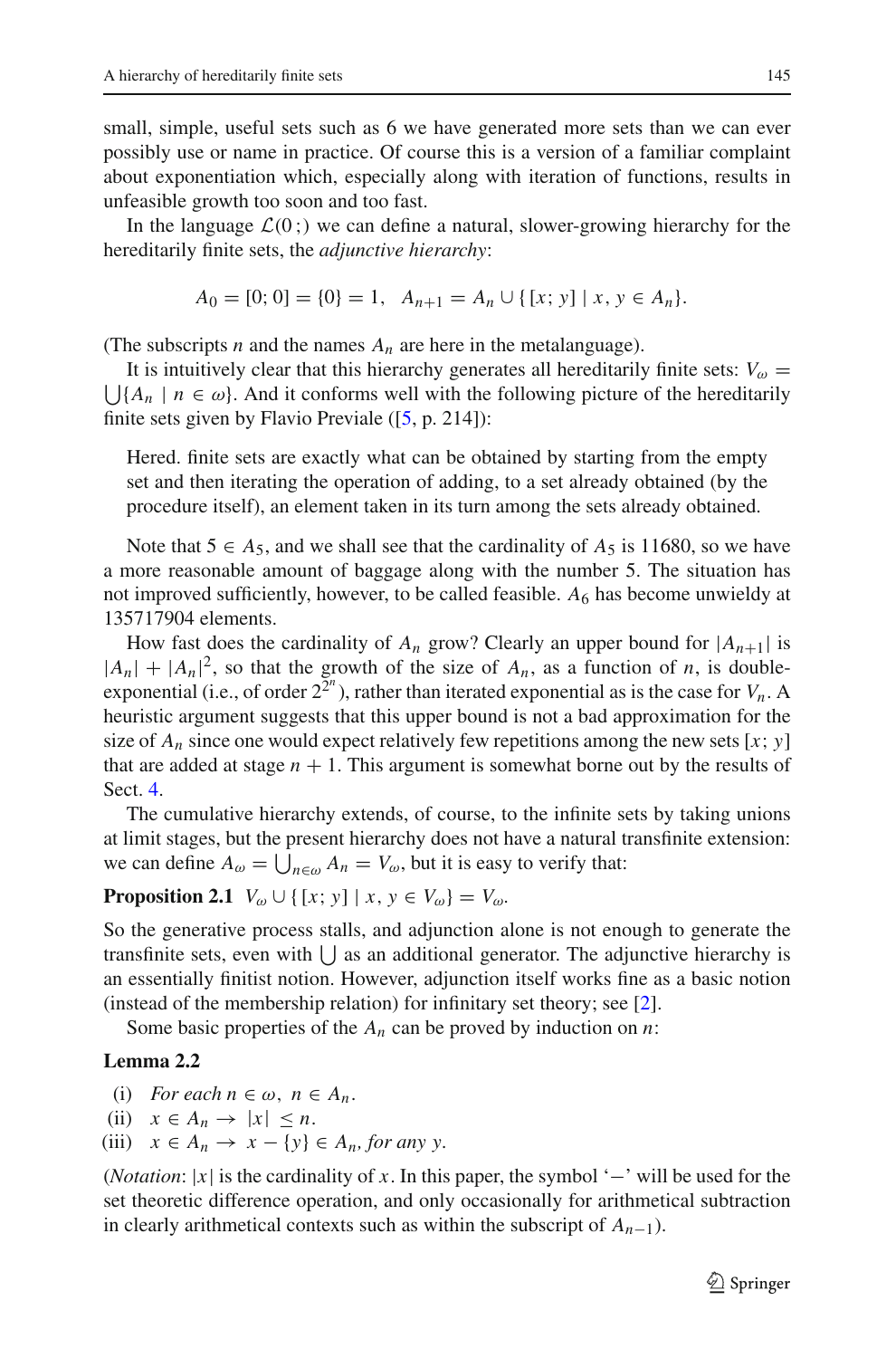*Proof of Lemma* [2.2](#page-2-0) (iii)  $0 - \{y\} = 0$ , so (iii) is true for  $n = 0$ . Suppose true for *n*, and let  $x \in A_{n+1}$ : say  $x = a$ ; *p* with  $a, p \in A_n$ . If  $p = y$  then  $x - \{y\} = a - \{y\}$  which is in  $A_n$  by the induction hypothesis. If  $p \neq y$  and  $y \in a$ , then  $x - \{y\} = (a - \{y\})$ ; *p* and, again using the induction hypothesis, this is in  $A_{n+1}$ . If  $p \neq y$  and  $y \notin a$ , then *x* − {*y*} = *x* ∈ *A<sub>n+1</sub>*.

The first part of the next Lemma strengthens (iii) of the previous Lemma. J. C. Shepherdson ([\[6,](#page-14-6) Sect. 2.4]) uses a version of the property stated in the first part of the next Lemma as a condition for absoluteness of cardinals in models of *G B* set theory. A. R. D. Mathias [\[4\]](#page-14-7) uses the name *supertransitive* for the conjunction of properties  $(i)$  and  $(iii)$ .

### <span id="page-3-1"></span>**Lemma 2.3**

- (i)  $x \in A_n \to Px \subseteq A_n$ .
- (ii) *If*  $x \in A_{n+1}$  *and*  $y \in x$  *then*  $y \in A_n$ .
- (iii) *An is transitive.*

*Proof* (i) Inductively, assume (i) proven for *n*. Suppose  $x \in A_{n+1}$  and  $y \subseteq x$ . We need to show that  $y \in A_{n+1}$ . Say  $x = a$ ; *p* with  $a, p \in A_n$ . By Lemma [2.2\(](#page-2-0)iii), *a* − {*p*} ∈ *A<sub>n</sub>*. Since *y* − {*p*} ⊆ *a* − {*p*}, by the induction hypothesis *y* − {*p*} ∈ *A<sub>n</sub>*. Now *y* is equal to either  $y - \{p\}$  or  $[(y - \{p\})$ ; *p*], depending on whether  $p \notin y$  or  $p \in y$ . In either case,  $y \in A_{n+1}$ .

(ii) The case  $n = 0$  is easy to verify since  $A_1 = \{0, \{0\}\} = \{0, 1\} = 2$ . Inductively, suppose  $y \in x = a$ ; *p* with  $a, p \in A_{n+1}$ . Then either  $y \in a$  in which case the inductive hypothesis supplies  $y \in A_n$ , or  $y = p$  so  $y \in A_{n+1}$ .

(iii) follows from (ii).

Each closed term of  $\mathcal{L}(0;)$  represents a hereditarily finite set. But a given nonempty hereditarily finite set has more than one such representation. We shall need to consider when two closed terms represent the same set. For closed terms  $s, t$  of  $\mathcal{L}(0;),$ define  $s \equiv t \Leftrightarrow s^{V_{\omega}} = t^{V_{\omega}}$ , where  $t^{V_{\omega}}$  is the interpretation of the closed term *t* in  $V_{\omega}$ (considered as a structure for  $\mathcal{L}(0;$ )). Equivalently,  $s \equiv t \Leftrightarrow V_{\omega} \models s = t$ . There will be a syntactical equivalent for this concept in Theorem [2.4](#page-4-0) below.

<span id="page-3-0"></span>Let  $PS_{00}$  be the theory consisting of 0;  $0 \neq 0$  together with the universal closures of the following axioms:

$$
x; y, y = x; y.
$$
 (1)

$$
x; y, z = x; z, y.
$$

 $P S_{00}$  is true in  $V_{\omega}$ . The name  $P S_{00}$  is to suggest a very restricted form of Peano set theory, following Flavio Previale [\[5](#page-14-5)]. In [\[3](#page-14-4)], two other basic axioms will be added to *P S*<sup>00</sup> along with a schema for the first-order version of the Givant-Tarski induction to get the full theory *P S*. Meanwhile, for Theorem [2.4](#page-4-0) we shall only have need of this weaker theory.

We also need a hierarchy on the set T of closed terms of  $\mathcal{L}(0;),$  corresponding to the  $A_n$  hierarchy, defined by

$$
\mathcal{T}_0 = \{0\}, \ \mathcal{T}_{n+1} = \mathcal{T}_n \cup \{ [s; t] \mid s, t \in \mathcal{T}_n \}.
$$

So  $a \in A_n \leftrightarrow$  for some  $t \in \mathcal{T}_n$ ,  $t^{V_\omega} = a$ .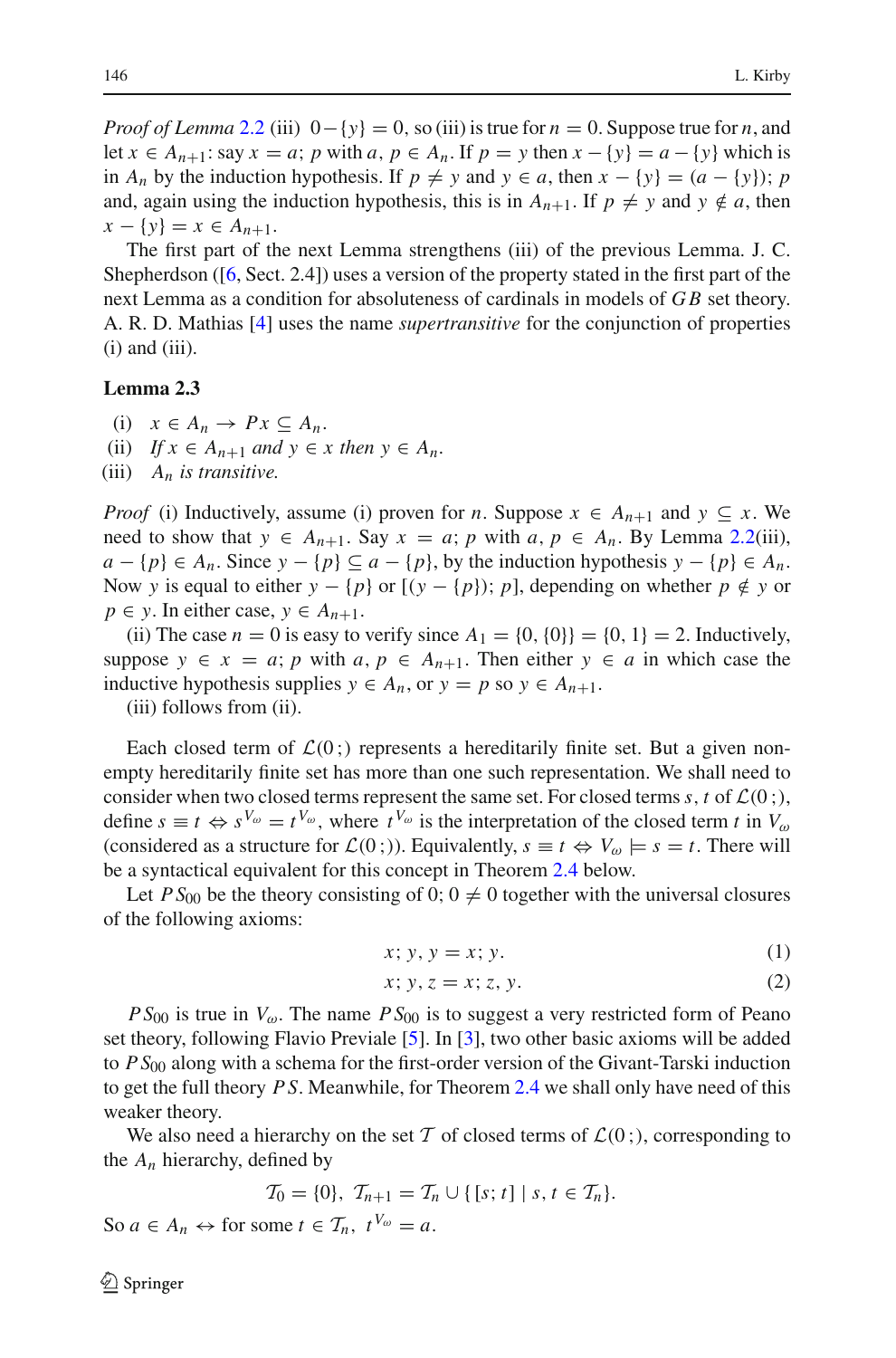Part (i) of the next Theorem is a weak completeness result. It shows in particular that the relation  $s \equiv t$  is primitive recursive. Part (ii) is a refinement of Lemma [2.2\(](#page-2-0)iii) needed for the proof:

#### <span id="page-4-0"></span>**Theorem 2.4**

- (i) *For closed terms s, t, s*  $\equiv$  *t if and only if*  $PS_{00}$   $\vdash$  *s*  $=$  *t.*
- (ii) *Let*  $n \geq 1$ *. If*  $t \in \mathcal{T}_n$  *and*  $p \in t^{V_\omega}$  *then there exist*  $t_0 \in \mathcal{T}_n$  *and*  $s \in \mathcal{T}_{n-1}$  *such that*  $PS_{00} \vdash [t_0; s] = t$ ,  $s^{V_\omega} = p$ , and  $p \notin t_0^{V_\omega}$ .

*Proof* We prove both parts together by a joint induction. As inductive hypothesis assume that (i) is proven for  $s, t \in \mathcal{T}_n$ , and (ii) is proven for *n*. The case  $n = 1$  is straightforward and uses  $0; 0 \neq 0$ . In the proof, the symbol ' $\vdash$ ' will refer to provability in  $PS_{00}$ .

First we prove (ii) with *n* replaced by  $n + 1$ . So assume  $t \in \mathcal{T}_{n+1}$  and  $p \in t^{V_\omega}$ . Say  $t = u$ ; v with  $u, v \in \mathcal{T}_n$ . We need  $t_0 \in \mathcal{T}_{n+1}$  and  $s \in \mathcal{T}_n$  satisfying the conditions in (ii). If  $p = v^{V_\omega}$  and  $p \notin u^{V_\omega}$ , then we can take  $t_0 = u$ ,  $s = v$ . If  $p = v^{V_\omega}$  and  $p \in u^{V_\omega}$ , then by the inductive hypothesis for (ii) applied to *u*, take  $t_0 \in \mathcal{T}_n$ ,  $s \in \mathcal{T}_{n-1}$ such that  $\vdash t_0$ ;  $s = u$ ,  $s^{V_\omega} = p$ , and  $p \notin t_0^{V_\omega}$ . By the inductive hypothesis for (i),  $f - s = v$ , and hence, using axiom [\(1\)](#page-3-0),

$$
\vdash t_0; s = t_0; s, s = t_0; s, v = u; v = t.
$$

If  $p \neq v^{V_{\omega}}$ , then  $p \in u^{V_{\omega}}$  and as before use the inductive hypothesis for (ii) to obtain  $u_0 \in \mathcal{T}_n$  and  $s \in \mathcal{T}_{n-1}$  such that  $\vdash u_0; s = u, s^{V_\omega} = p$ , and  $p \notin u_0^{V_\omega}$ . Then

$$
\vdash u; v = u_0; s, v = u_0; v, s = [u_0; v]; s \quad \text{(using axiom (2))}
$$

and  $p \notin [u_0; v]^{V_\omega}$ , so we can take  $t_0$  to be  $u_0$ ; v.

To complete the inductive step, we prove, given *s*,  $t \in \mathcal{T}_{n+1}$  with  $s^{V_\omega} = t^{V_\omega}$ , that  $f \circ f = t$ . Say  $s = q$ ; *r* and  $t = u$ ; *v* with  $q, r, u, v \in T_n$ .

*Case 1*  $r \equiv v$ . Working in  $V_{\omega}$ , we have  $q$ ;  $r = u$ ; r and hence one of three subcases must occur: either  $V_{\omega} \models q = u$ , or  $V_{\omega} \models q$ ;  $r = u \wedge q$ ;  $r \neq q$ , or  $V_{\omega} \models u$ ;  $r = u$  $q \wedge u$ ;  $r \neq u$ . In the first subcase, by the inductive hypothesis for (i),  $\vdash q = u$  and hence  $\vdash s = q; r = u; r = t$ . In the second subcase, use the inductive hypothesis for (ii) to obtain  $s \in \mathcal{T}_{n-1}$  and  $u_0 \in \mathcal{T}_n$  with  $\vdash u_0$ ;  $s = u, s^{V_\omega} = r^{V_\omega}$ , and  $r^{V_\omega} \notin u_0^{V_\omega}$ . Now  $q^{V_\omega} = u_0^{V_\omega} = u^{V_\omega} - \{r^{V_\omega}\}\$ . By the inductive hypothesis for (i),  $\vdash s = r$  and  $q = u_0$ . Hence  $q, r = u$ . Using axiom  $(1), \forall u, r = q, r, r = q, r$  $(1), \forall u, r = q, r, r = q, r$ . The third subcase is symmetrical with the second.

*Case 2 r*  $\neq v$ . We have  $r^{V_\omega} \in u^{V_\omega}$  and  $v^{V_\omega} \in q^{V_\omega}$ . Using the inductive hypothesis for (ii), obtain  $u_0 \in \mathcal{T}_n$  and  $r_0 \in \mathcal{T}_{n-1}$  such that  $\vdash u = u_0$ ;  $r_0$  and  $r_0^{V_\omega} = r^{V_\omega}$ . By the inductive hypothesis for (i),  $\vdash r_0 = r$ . In the same way obtain  $q_0 \in \mathcal{T}_n$  and  $v_0 \in \mathcal{T}_{n-1}$ such that  $\vdash q = q_0$ ;  $v_0 \wedge v_0 = v$ . Now

$$
q_0^{V_{\omega}} = q^{V_{\omega}} - \{v^{V_{\omega}}\} = u^{V_{\omega}} - \{r^{V_{\omega}}\} = u_0^{V_{\omega}},
$$

<sup>6</sup>∕2 Springer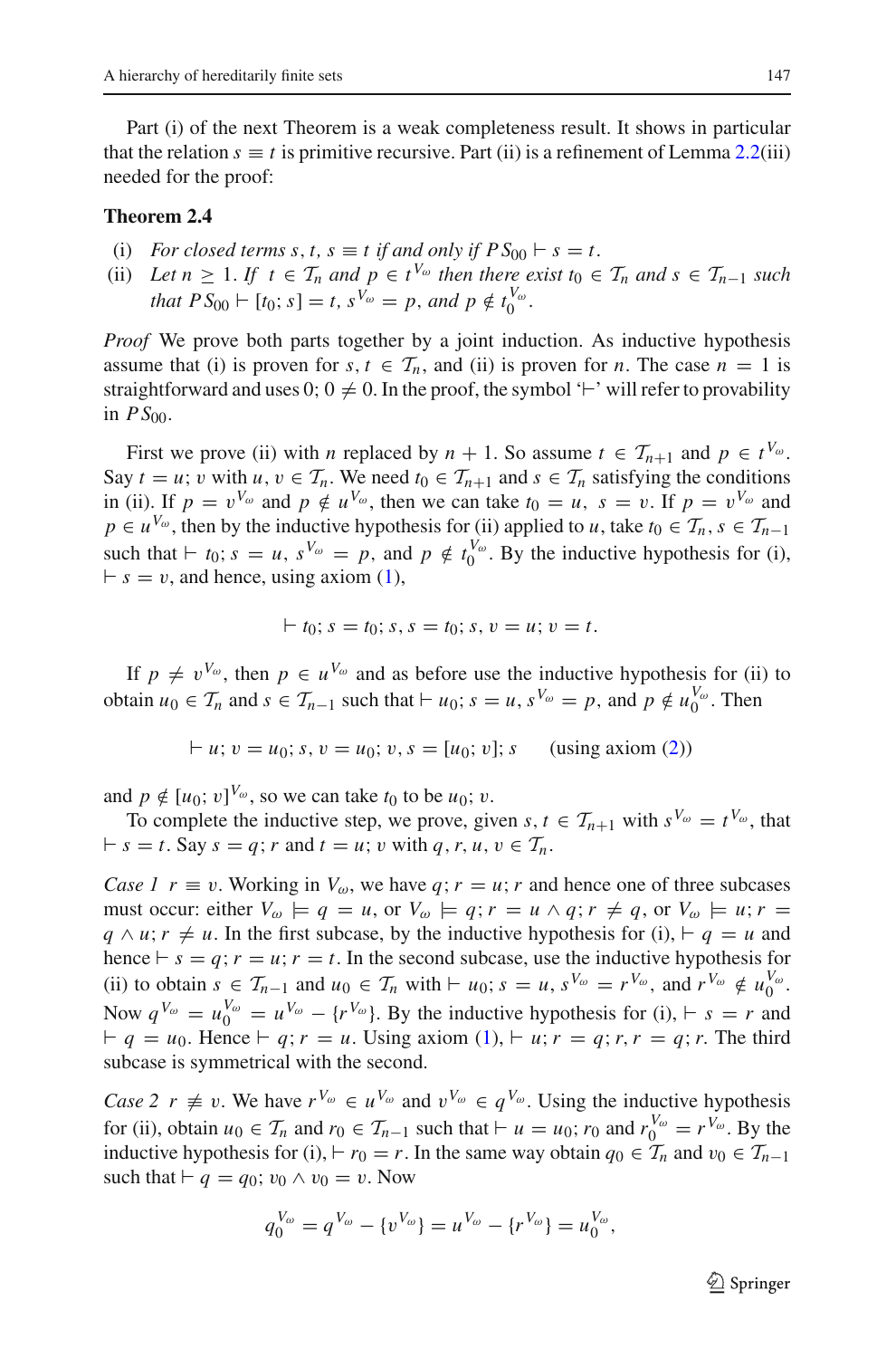and by the inductive hypothesis for (i),  $\vdash q_0 = u_0$ . Hence

$$
\vdash q; r = q; r_0 = q_0; v_0, r_0 = q_0; r_0, v_0 = u_0; r_0, v_0 = u; v_0 = u; v.
$$

### <span id="page-5-0"></span>**3 The small adjunctive classes**

In this section we shall explore the classes  $A_n$  for  $n \leq 5$  through some visualizations.

The idea of adjunction, and the associated hierarchy, give rise to a natural primitive recursive algorithm for generating a list  $s_0, s_1, \ldots, s_n, \ldots$  of all the hereditarily finite sets. The idea is to start with  $s_0 = 0$  and  $A_0 = \{0\}$ . Given  $A_n = \{s_0, \ldots, s_{|A_n|-\frac{1}{2}}\}$ , generate  $A_{n+1}$  by adding in all sets of form [x; y] with x and y in  $A_n$ , ignoring repetitions. Here are more details. It is convenient to work with terms of  $\mathcal{L}(0;)$  rather than sets, so let  $t_0 = 0$  and  $\mathcal{T}_0 = \{0\}$ . Given  $\mathcal{T}_n = \{t_0, \ldots, t_{|\mathcal{T}_n| - 1}\}$ , generate  $\mathcal{T}_{n+1}$  as follows. Consider in turn each of the terms of form  $[t_i; t_j]$  with  $i, j < |T_n|$ , ordering these terms by the lexicographic order on  $\langle i, j \rangle$ . For each term check whether it is equivalent to (i.e. represents the same set as, see Section [2\)](#page-1-0) any of the terms already in the list, and add it to the end of the list if not.

The resulting list is the *adjunctive-lexicographic ordering* of  $V_{\omega}$ , and each set in *V*<sup>ω</sup> is uniquely represented in the list by its *canonical term*. An implementation of this algorithm using *Mathematica* software was used to produce the visualizations and empirical calculations of this section and the next. Without computer assistance one can start the process:

$$
A_1 = 0; 0, 1 = 2
$$
  
\n
$$
A_2 = 2; [0; 1], 2
$$
  
\n
$$
A_3 = 2; [0; 1], 2, [0; [0; 1]], [0; 2], [1; [0; 1]], [1; 2],
$$
  
\n
$$
[[0; 1]; [0; 1]], [[0; 1]; 2], [2; [0; 1]], 3
$$

or in traditional setbuilder notation:

$$
A_1 = \{0, 1\} = 2
$$
  
\n
$$
A_2 = \{0, 1, \{1\}, 2\}
$$
  
\n
$$
A_3 = \{0, 1, \{1\}, 2, \{\{1\}\}, \{2\}, \{0, \{1\}\}, \{0, 2\}, \{1, \{1\}\}, \{1, 2\}, \{0, 1, \{1\}\}, 3\}.
$$
  
\n
$$
|A_1| = 2, |A_2| = 4, |A_3| = 12.
$$

It will be proved that  $|A_4| = 112$ ,  $|A_5| = 11680$ ,  $|A_6| = 135717904$ .

Before proceeding to some visualizations based on the adjunctive-lexicographic ordering of *V*ω, a note about pictures. Stephen Wolfram's book, *A New Kind of Science* [\[9\]](#page-14-8), demonstrates that the behaviour of complex finite systems with sizes in the order of hundreds to hundreds of thousands of units is often best perceived visually. The hierarchy of this paper gives an opportunity to study the generation of the hereditarily finite sets on a visualizable scale.

Figure [2](#page-7-0) is a three-dimensional bar chart showing the generation of *A*<sup>4</sup> from *A*3, using the canonical terms  $s_0, s_1, s_2, \ldots$  It is a visualization of the "multiplication table"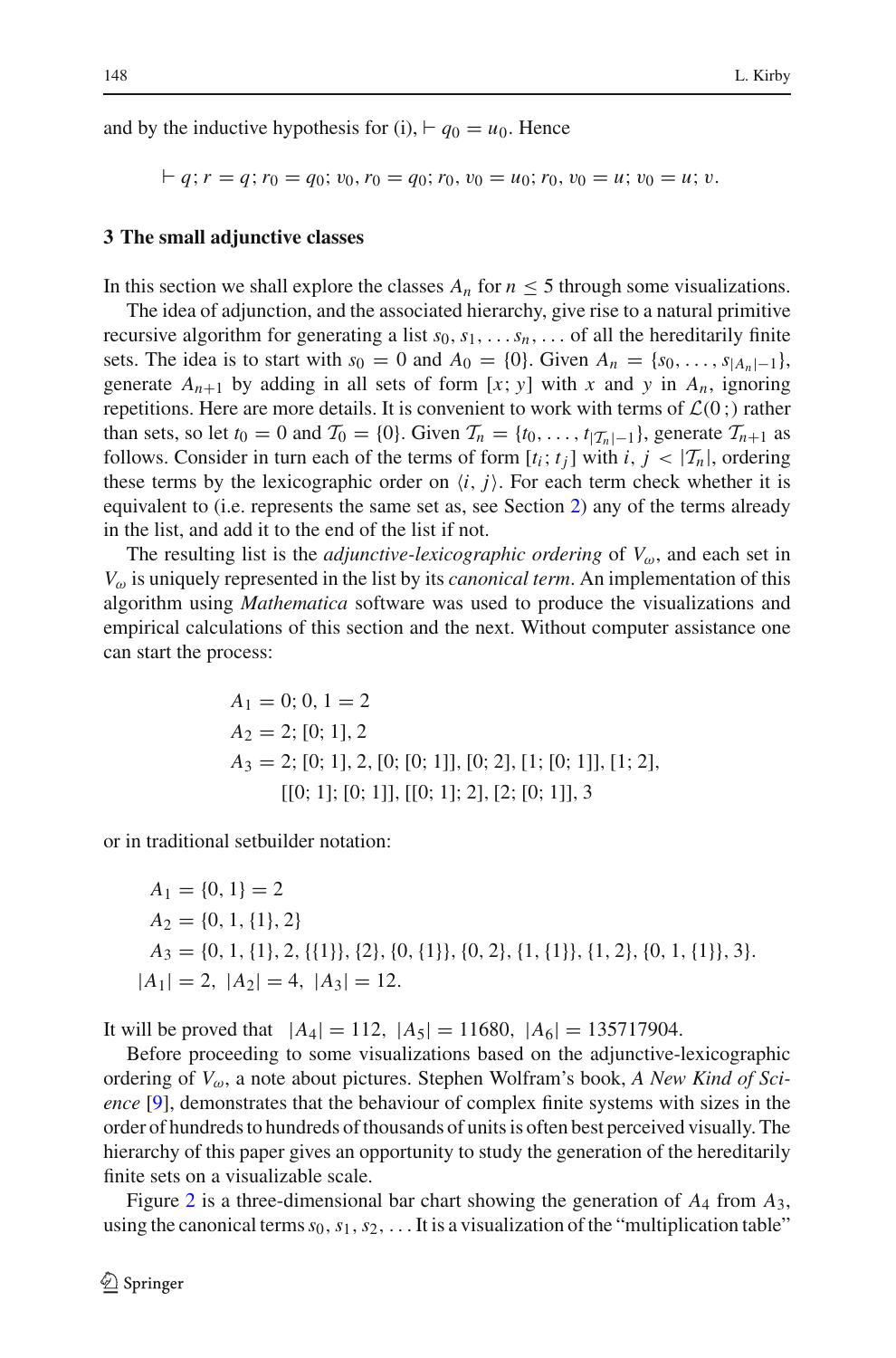for the adjunction operation: for  $0 \le i, j \le 11$ , if  $[s_i; s_j] = s_k$ , then the height of the bar at position  $(i, j)$  is  $k$ . Thus the tallest bar, corresponding to the last element to be added to *A*<sup>4</sup> in the adjunctive-lexicographic ordering, has height 111 and represents the set  $s_{111} = [s_{11}; s_{11}] = [3; 3] = 4$ . Figure [2](#page-7-0) also indicates the first occurrences of 1, 2 and 3, corresponding to their canonical terms. The empty set itself is not represented in this and the other visualizations.

Figure [1](#page-6-0) similarly shows  $A_5$  generated from the 112 elements of  $A_4$ . The tallest bar, with height 11679, represents the set 5.  $A_4$  occupies the front  $12 \times 12$  square, flattened compared with Fig. [2](#page-7-0) because the vertical scale is compressed.

A different kind of visualization is obtained by giving each canonical term a visual form. I explain the process by an example: Fig. [3](#page-7-1) shows how the visualization of  $s_9 = [[0; 1]; [1; 1]]$  is constructed from visualizations of [0; 1] and [1; 1]. Figure [4](#page-7-2) then illustrates the construction of a visualization of  $A_3$  by gluing together visualizations of its elements, aligning them at their central semi-colons.

Figure [5](#page-8-0) shows *A*<sup>4</sup> in the same way.

Figure [6](#page-8-1) shows a different aspect of *A*4, and Fig. [7](#page-9-1) extends the view as far as *s*311, from yet another viewpoint. In these two figures, the terms are aligned at their left ends rather than at their central semi-colons as in Figs. [4](#page-7-2) and [5.](#page-8-0) Since Fig. [6](#page-8-1) is viewed from the rear, the representation of the last set in  $A_4$ , viz.  $4 = [3; 3]$ , is clearly visible.

<span id="page-6-0"></span>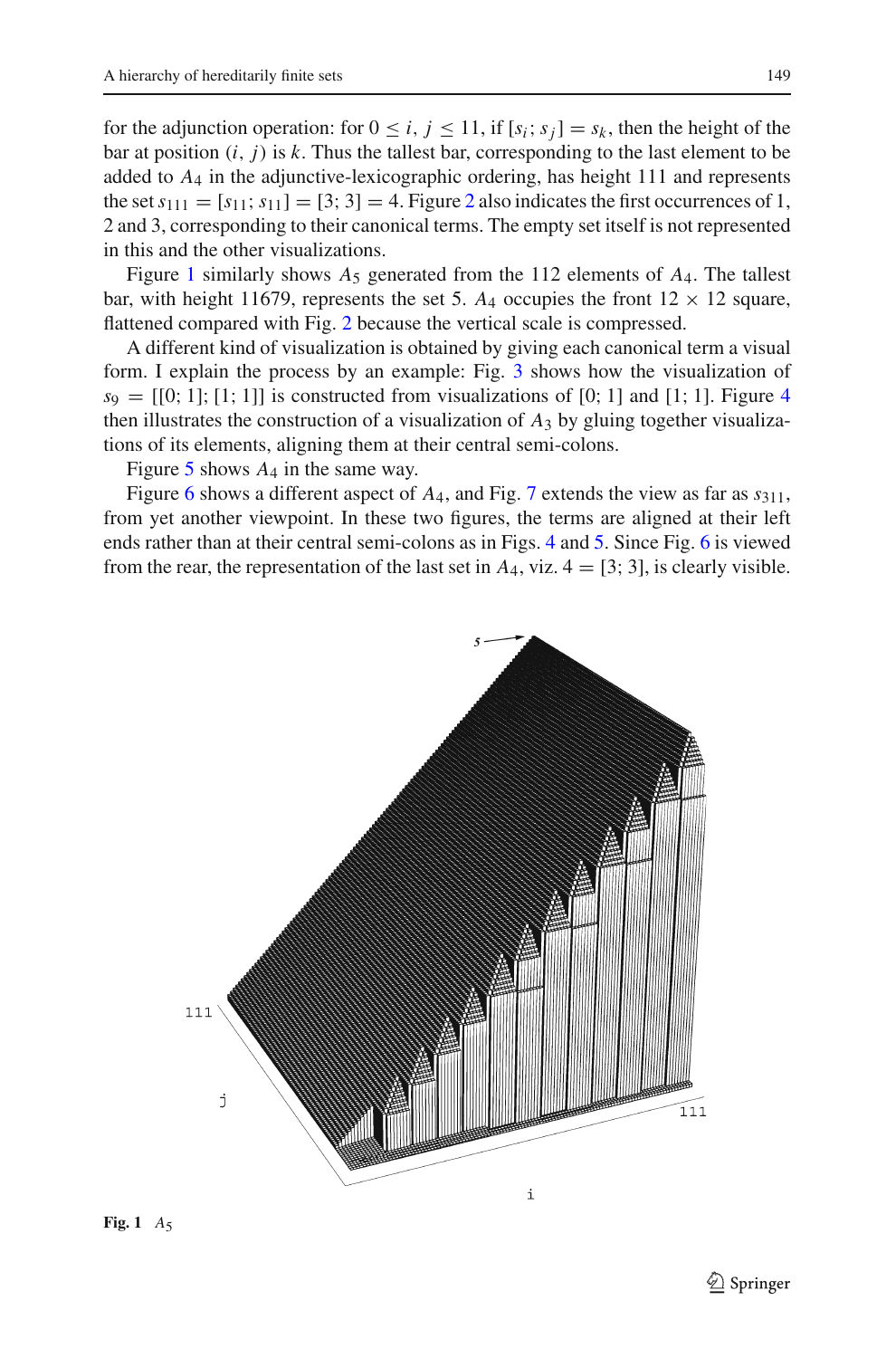

<span id="page-7-0"></span>**Fig. 2** *A*4

<span id="page-7-1"></span>**Fig. 3**  $s_9 = [s_2; s_3]$  (*bottom*) is built up from  $s_2 = [0; [0; 0]] = \{1\}$  (*top left*) and  $s_3 = [[0; 0]; [0; 0]] = 2$ (*top right*)





<span id="page-7-2"></span>**Fig. 4** *A*3. *Left*, the sets *s*1 through *s*11, from *right* to *left*, centre aligned. *Right*, the same sets are glued together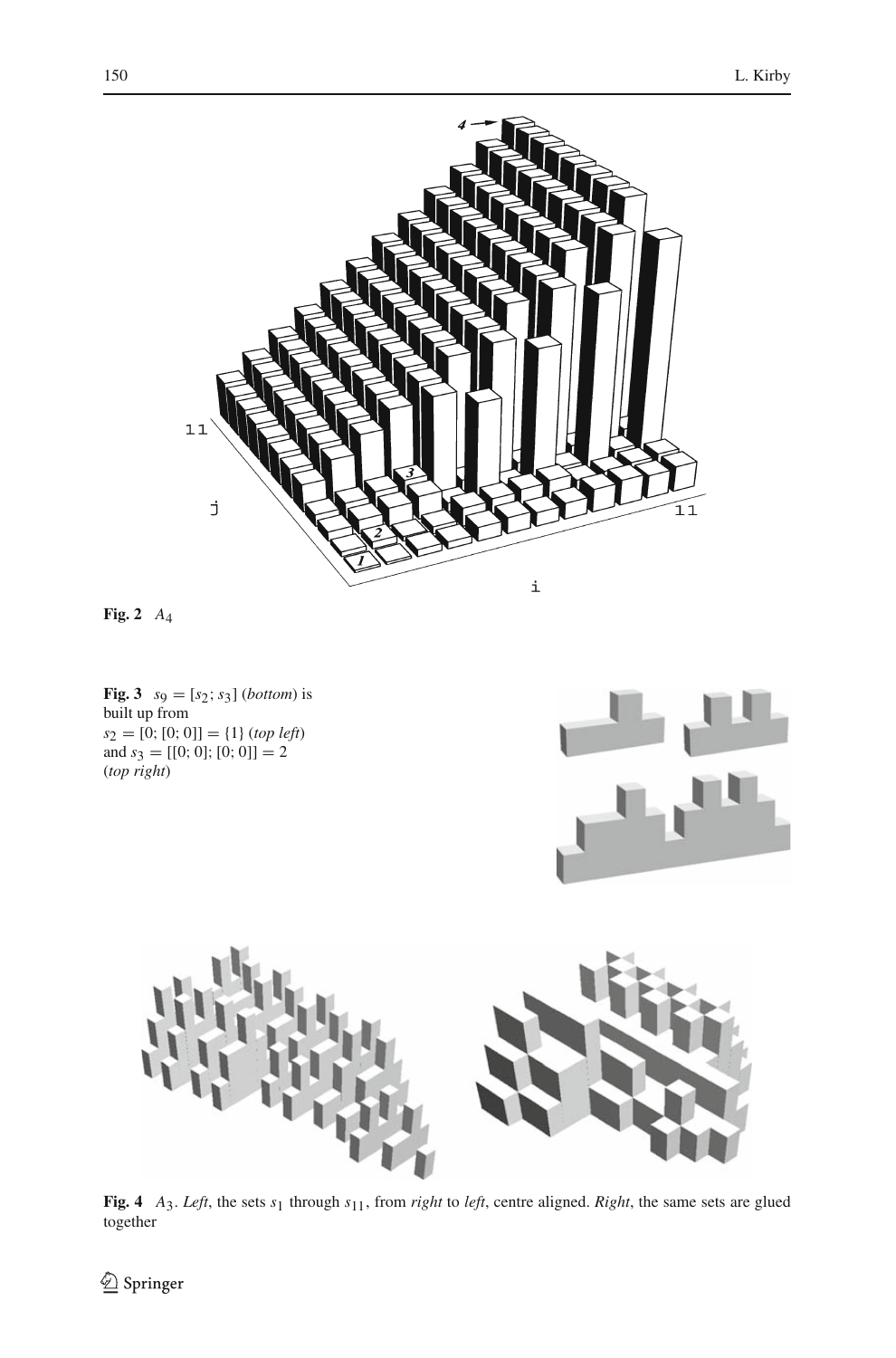

**Fig. 5** *A*4, centre aligned

<span id="page-8-0"></span>

**Fig. 6** *A*4, left aligned

<span id="page-8-1"></span>The *nest depth* of a term of  $\mathcal{L}(0; )$  is the nest depth of its brackets, for example  $s_9 = [[0; [0; 0]]; [[0; 0]; [0; 0]]]$  has nest depth 3. So the heights of the visualizations in Figs. [3,](#page-7-1) [4,](#page-7-2) [5,](#page-8-0) [6](#page-8-1) and [7](#page-9-1) are equal to the nest depths of the terms represented. With this in mind, the following characterization of the classes *An*, easily proved by induction on *n*, is visible in the figures:

**Proposition 3.1** *For any set*  $a \in V_\omega$ *,*  $a \in A_n$  *if and only if the canonical term for a has nest depth*  $\leq n$ *.* 

Density plots, wherein the increasing heights in Figs. [3,](#page-7-1) [4,](#page-7-2) [5,](#page-8-0) [6](#page-8-1) and [7](#page-9-1) are rendered instead by darker shades, give another kind of visualization: Figs. [8](#page-9-2) and [9.](#page-10-0)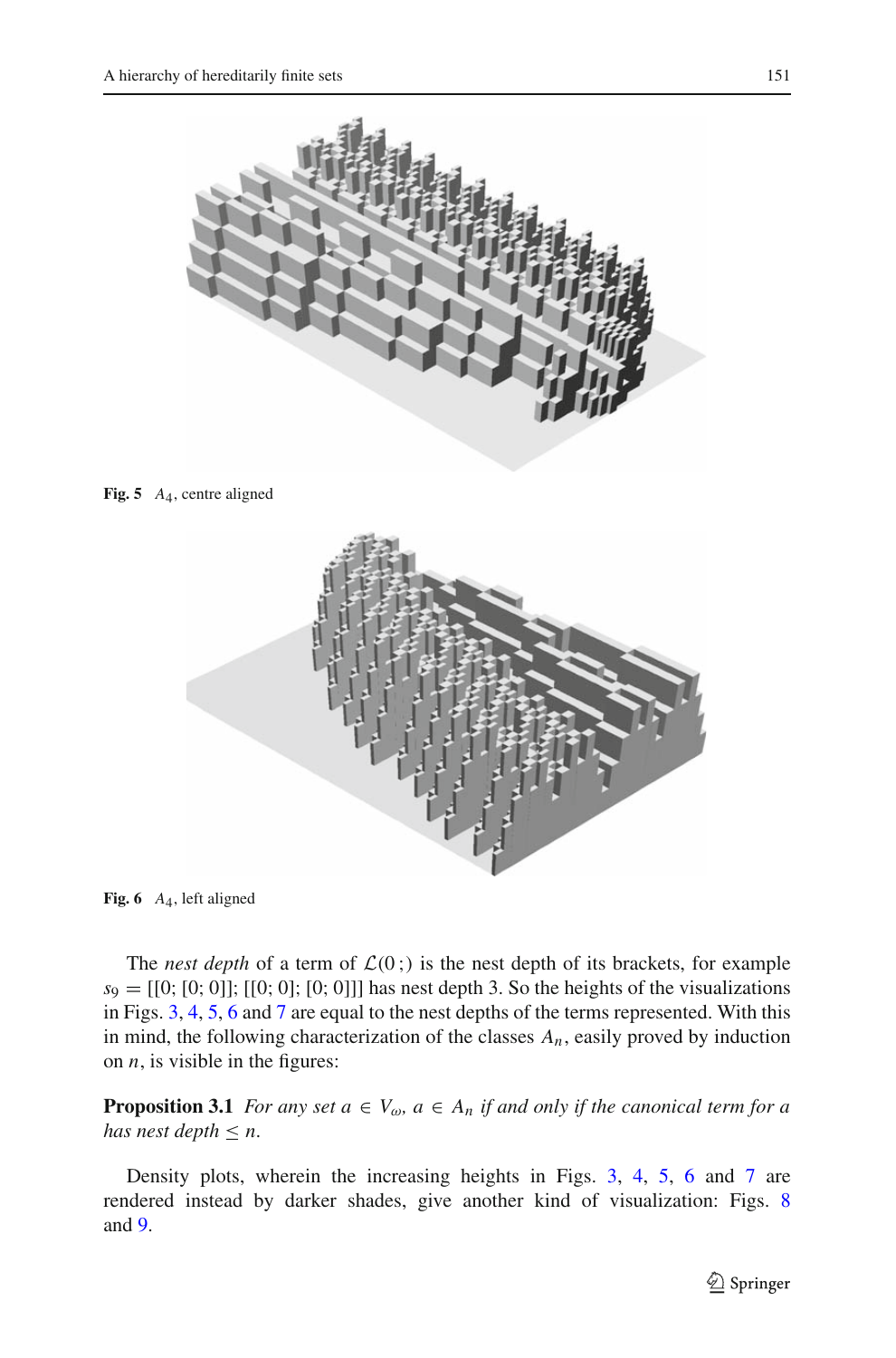

**Fig. 7** *s*1–*s*311, left aligned. The first range is *A*4 (cf. Fig. [6\)](#page-8-1), and the first 200 sets of *A*5 follow

<span id="page-9-1"></span>

**Fig. 8** Density plot of *A*4, corresponding to Fig. [5](#page-8-0)

# <span id="page-9-2"></span><span id="page-9-0"></span>**4 Subclasses and cardinalities of classes of the hierarchy**

*A*<sup>6</sup> is too big to be feasibly visualized by the methods of Sect. [3.](#page-5-0) A little of its structure can be discerned by investigating some subclasses of the  $A_n$ , in the following results which are valid for larger classes as well.

# **Definition**

- (i)  $x \Gamma y = x \cup y \cup \{ [u; v] | u \in x \land v \in y \}.$
- (ii)  $A_{m,n} = A_m \Gamma A_n$ .

Thus  $A_{Max(m,n)} \subseteq A_{m,n} \subseteq A_{Max(m,n)+1}$  and  $A_{n,n} = A_{n+1}$ . Figure [10](#page-11-0) shows a bar chart for *A*4,3.

# **Lemma 4.1**

- (i) *For*  $n \ge 1$ ,  $A_{n,0} = A_n$ .
- (ii) *For*  $n \ge 2$ ,  $A_{n,1} = A_n$ .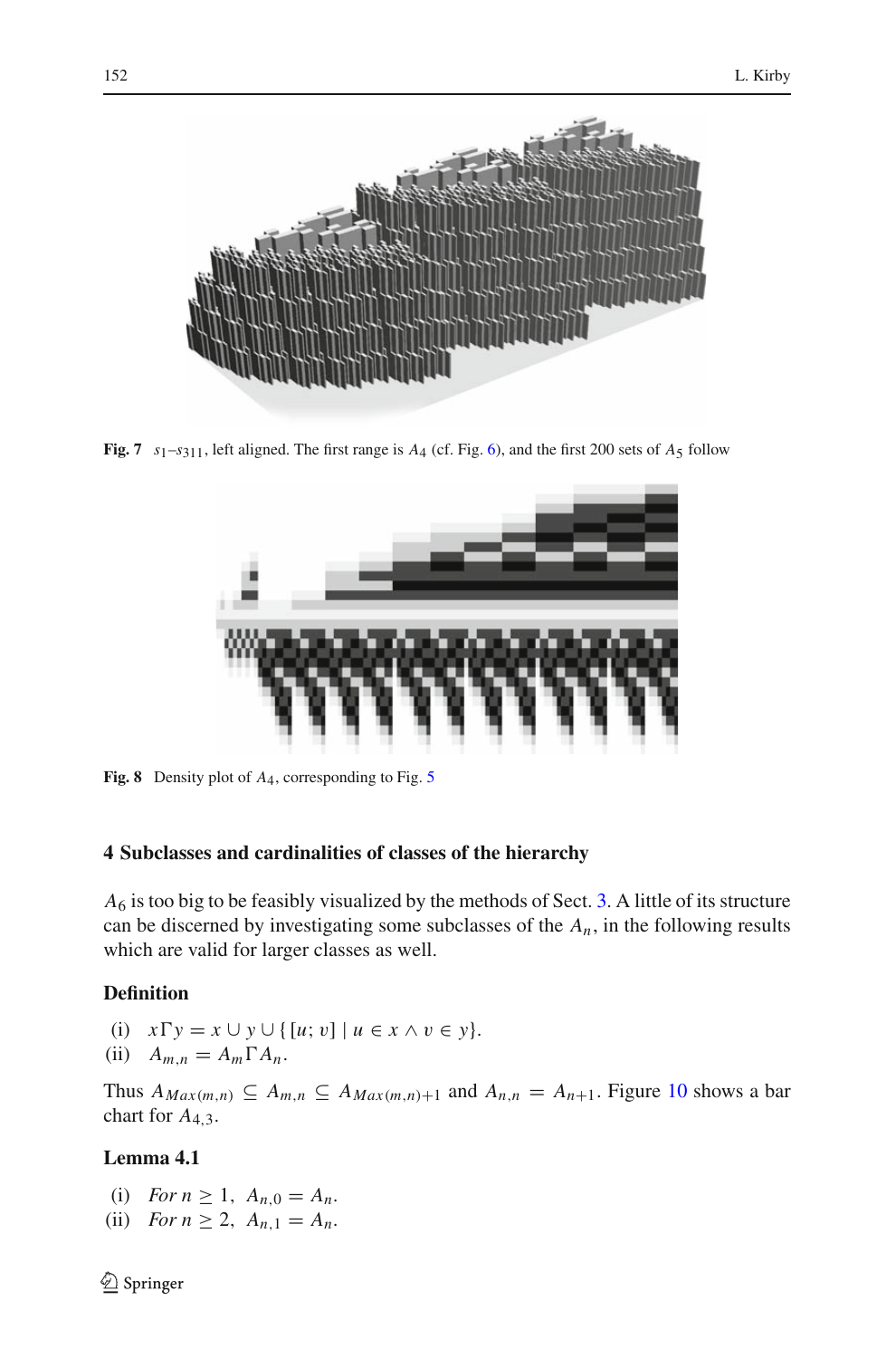

**Fig. 9** Three density plots of *A*5. *Right*, centrally aligned. *Middle*, left aligned. *Left*, using representations of sets derived from the traditional setbuilder notation

<span id="page-10-0"></span>*Proof* (i)  $A_{1,0} = A_1$  because 0; 0 = 1; 0 = 1. Inductively, suppose  $A_{n,0} = A_n$  and show  $A_{n+1,0} = A_{n+1}$ . Let  $u \in A_{n+1}$ . Then  $u = x$ ; *y* for some  $x, y \in A_n$ . Hence  $u$ ;  $0 = x$ ; *y*,  $0 = [x, 0]$ ; *y* by Axiom [\(2\)](#page-3-0). By the inductive hypothesis, *x*;  $0 \in A_n$  and hence *u*;  $0 \in A_{n+1}$ .

<span id="page-10-1"></span>(ii) Once one has verified that  $A_{2,1} = A_2$ , the inductive proof is like that for (i).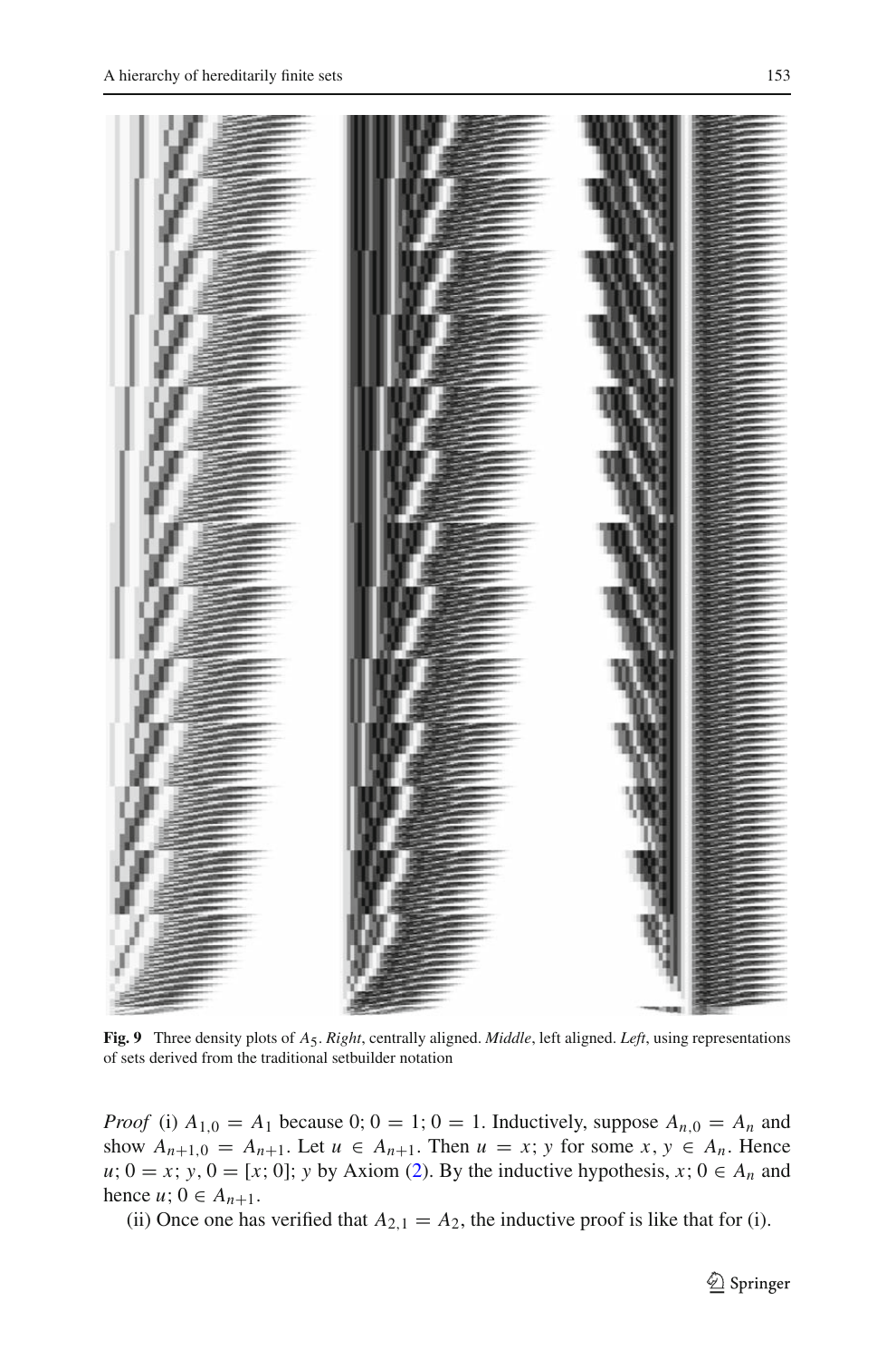

<span id="page-11-0"></span>**Fig. 10** *A*4,3 (Compare Fig. [1\)](#page-6-0)

**Proposition 4.2** *If*  $n > 0$ ,  $x; y = x'$ ;  $y'$ ,  $x \in A_n$ ,  $x' \in A_n$ ,  $y \notin A_{n-1}$ , and *y*′ ∉  $A_{n-1}$ , *then*  $x = x'$  *and*  $y = y'$ .

*Proof x*;  $y = x'$ ;  $y' \rightarrow y' \in x \vee y' = y$ . But Lemma [2.3\(](#page-3-1)ii) tells us that  $y' \notin x$ , hence  $y' = y$ . Since symmetrically  $y \notin x'$ , it follows that  $x = x'$ .

#### <span id="page-11-1"></span>**Corollary 4.3**

(i)  $For n \ge 1, |A_{n+1} - A_{n,n-1}| = |A_n| \cdot |A_n - A_{n-1}|.$ 

(ii)  $For\ 0 \le m < n - 1, \ |A_{m+1,n} - A_{m,n}| = |A_{m+1} - A_m| \cdot |A_n - A_{n-1}|.$ 

*Proof* (i) First note that if  $u = x$ ; *y* with  $x \in A_n$  and  $y \in A_n - A_{n-1}$ , then *u* is not an element of  $A_{n,n-1}$ . For suppose it were: then for some  $v \in A_n$  and  $w \in A_{n-1}$ ,  $u = x$ ;  $y = v$ ; w. This implies that  $y = w$  or  $y \in v$ . The former contradicts the suppositions that *y*  $\notin A_{n-1}$  and  $w \in A_{n-1}$ , and the latter is impossible by Lemma [2.3\(](#page-3-1)ii). It follows that  $A_{n+1} - A_{n,n-1} = A_{n,n} - A_{n,n-1}$  consists exactly of all sets of form *x*; *y* with  $x \in A_n$  and  $y \in A_n - A_{n-1}$ . Proposition [4.2](#page-10-1) says that these are all distinct for distinct pairs  $\langle x, y \rangle$ .

(ii) If  $u \in A_{m+1,n} - A_{m,n}$ , say  $u = [x; y]$  with  $x \in A_{m+1}$  and  $y \in A_n$ , then of course  $x \notin A_m$ . Also  $y \notin A_{n-1}$ : for suppose  $y \in A_{n-1}$ . Then  $u \in A_{m+1,n-1} \subseteq$  $A_{n-1,n-1} = A_n \subseteq A_{m,n}$ . The proof concludes like that of (i).

<span id="page-11-2"></span>A manifestation of [4.2](#page-10-1) and [4.3\(](#page-11-1)i) with  $n = 4$  can be discerned by examining Figs. [1](#page-6-0) and [10.](#page-11-0)

**Lemma 4.4** *Let*  $n \geq k \geq 1$ *. If*  $x \in A_n$  *then* x *has at most*  $k-1$  *elements which are not in A<sub>n−* $k$ *</sub>*.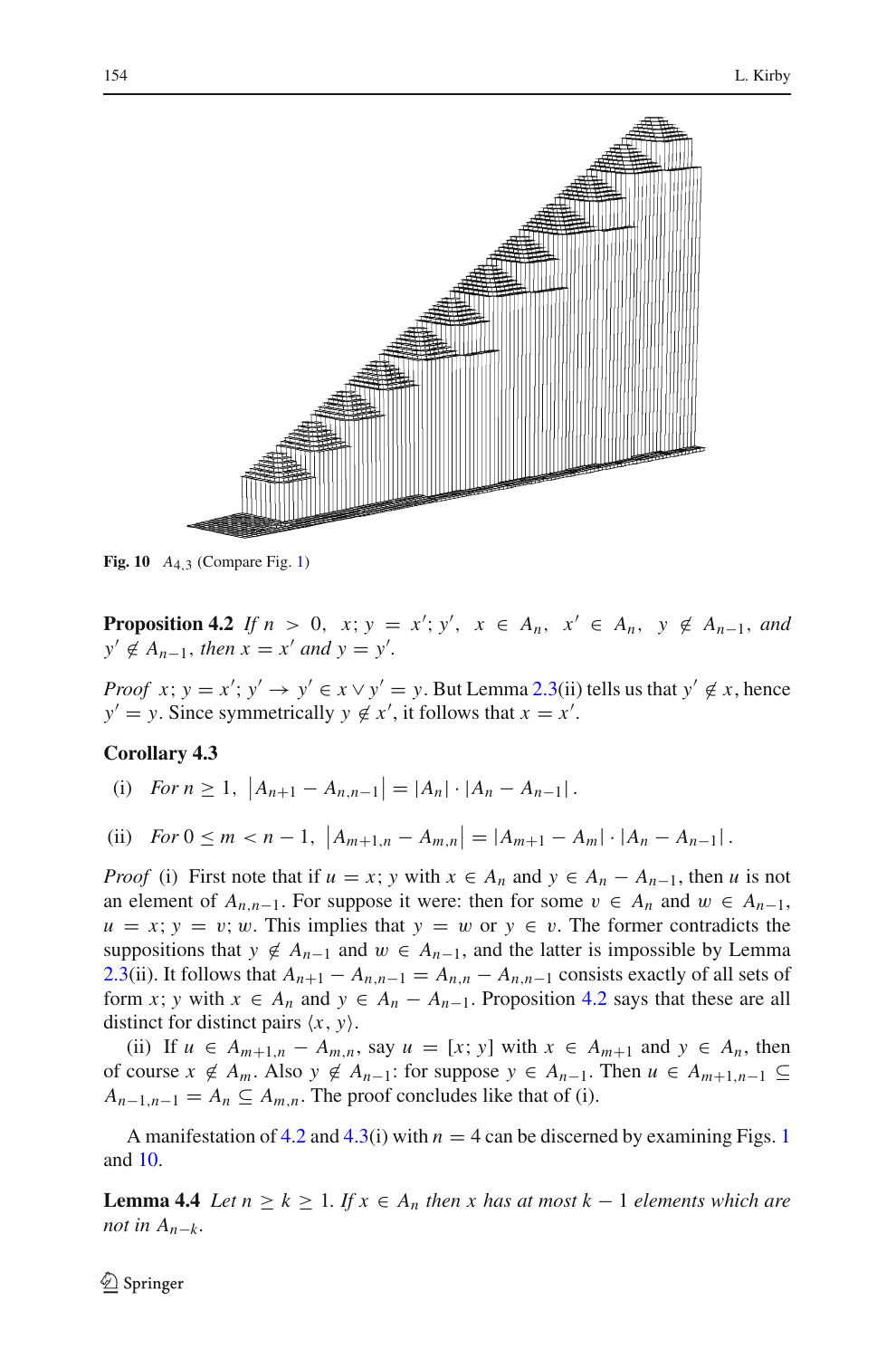*Proof* by induction on *k* that the Lemma holds for all  $n \geq k$ . The case  $k = 1$  is Lemma [2.3\(](#page-3-1)ii). If true for *k* and  $x \in A_n$  with  $n \geq k + 1$ , say  $x = y$ ; *z* with *y*, *z* in  $A_{n-1}$ . By inductive hypothesis at most  $k - 1$  elements of y are not in  $A_{n-(k-1)}$  (and *a fortiori* not in *An*<sup>−</sup>*<sup>k</sup>* ) and the only additional candidate for an element of *x* not in *An*<sup>−</sup>*<sup>k</sup>* is *z*.

### **Proposition 4.5** *Let*  $n > 2$ .

- (i) *a* ∈ *An*,*n*−<sup>1</sup> − *An*,*n*−<sup>2</sup> *if and only if there exist u* ∈ *An*<sup>−</sup>1, *and distinct elements v* and w of  $A_{n-1} - A_{n-2}$ , such that  $a = u$ ; v, w.
- (ii) If  $u$ ;  $v, w = u'$ ;  $v'$ ,  $w'$  with  $u \in A_{n-1}$ , and  $v \neq w$  with  $v, w \in A_{n-1} A_{n-2}$ , *and likewise for*  $u'$ ,  $v'$ ,  $w'$ , then  $u = u'$  *and*  $\{v, w\} = \{v', w'\}$ .

*Proof* (i) Let  $a \in A_{n,n-1} - A_{n,n-2}$ , say  $a = x$ ; w with  $x \in A_n$  and  $w \in A_{n-1} - A_{n-2}$ . In turn let  $x = u$ ; v with *u* and v in  $A_{n-1}$ . So  $a = u$ ; v, w and one direction of the proof is complete if we can show that  $v \notin A_{n-2}$ . But suppose v were in  $A_{n-2}$ : then *a* = [*u*; *w*]; *v* would be in  $A_{n,n-2}$  because [*u*; *w*] ∈  $A_n$ .

Conversely, given  $a = u$ ; v, w as specified in (i), then  $a \in A_{n,n-1}$  because  $u$ ;  $v \in A_n$ . We need to show that  $a \notin A_{n,n-2}$ . But suppose it were:  $a = u$ ;  $v, w = x$ ;  $y$  with *x* ∈ *A<sub>n</sub>*, *y* ∈ *A<sub>n−2</sub>*. Since *v* and *w* cannot equal *y*, they must both be in *x*, contradicting Lemma [4.4](#page-11-2) with  $k = 2$ .

(ii) follows from the fact that none of  $v, w, v', w'$  can be in  $u$  nor in  $u'$  by Lemma  $2.3(ii)$  $2.3(ii)$ .

**Corollary 4.6** *For n*  $\geq 3$ ,  $|A_{n,n-1} - A_{n,n-2}| = |A_{n-1}| \cdot {^{|A_{n-1} - A_{n-2}|} \choose 2}.$ 

### <span id="page-12-0"></span>**Proposition 4.7** *Let n* ≥ 3.

- (i) *a* ∈ *An*,*n*−<sup>2</sup> − *An*,*n*−<sup>3</sup> *if and only if there exist u* ∈ *An*<sup>−</sup>2, *and distinct elements v*, *w*, *x* such that *v*, *w* ∈ *A*<sub>*n*−2</sub> − *A*<sub>*n*−3</sub> and *x* ∈ *A*<sub>*n*−1</sub> − *A*<sub>*n*−3</sub>, such that  $a =$ *u*; v, w, *x*.
- (ii) If  $u$ ;  $v$ ,  $w$ ,  $x = u'$ ;  $v'$ ,  $w'$ ,  $x'$  with  $u$ ,  $v$ ,  $w$ ,  $x$  as in the statement of (i), and likewise *for*  $u'$ ,  $v'$ ,  $w'$ ,  $x'$ , then  $u = u'$  and  $\{v, w, x\} = \{v', w', x'\}.$

*Proof* (i) For "only if", suppose  $a \in A_{n,n-2} - A_{n,n-3}$ . Write  $a = b$ ; w with  $b \in A_n$ and  $w \in A_{n-2} - A_{n-3}$ , and in turn write  $b = c$ ; *x* with *c* and *x* in  $A_{n-1}$ , and  $c = u$ ; *v* with *u* and *v* in  $A_{n-2}$ . Thus  $a = u$ ; *v*, *w*, *x* and it remains to show that *v*, *w*, *x* are distinct and none of them are in  $A_{n-3}$ . For distinctness, if (say)  $w = x$  then  $a = u$ ; v, w would be in  $A_n$ . And suppose that (say)  $v \in A_{n-3}$ : then  $a = [u; w, x]$ ; v would be in *A*<sub>*n*,*n*−3</sub> since [*u*; *w*, *x*] ∈ *A<sub><i>n*</sub>.

For "if", suppose  $a = u$ ; v, w, x as given. It is straightforward that  $a \in A_{n,n-2}$ . If  $a \in A_{n,n-3}$ , say  $a = u$ ; v, w,  $x = y$ ; z with  $y \in A_n$  and  $z \in A_{n-3}$ , then v, w and x cannot equal *z* so they must all be in *y*, contradicting Lemma [4.4](#page-11-2) with  $k = 3$ .

(ii) follows from the fact that none of  $v, w, x, v', w', x'$  can be in *u* or *u'*.

**Corollary 4.8** *For n*  $\geq$  3,  $|A_{n,n-2} - A_{n,n-3}|$ 

$$
= |A_{n-2}| \cdot \left( { |A_{n-2} - A_{n-3}| \choose 2} \cdot |A_{n-1} - A_{n-2}| + { |A_{n-2} - A_{n-3}| \choose 3} \right).
$$

 $\mathcal{D}$  Springer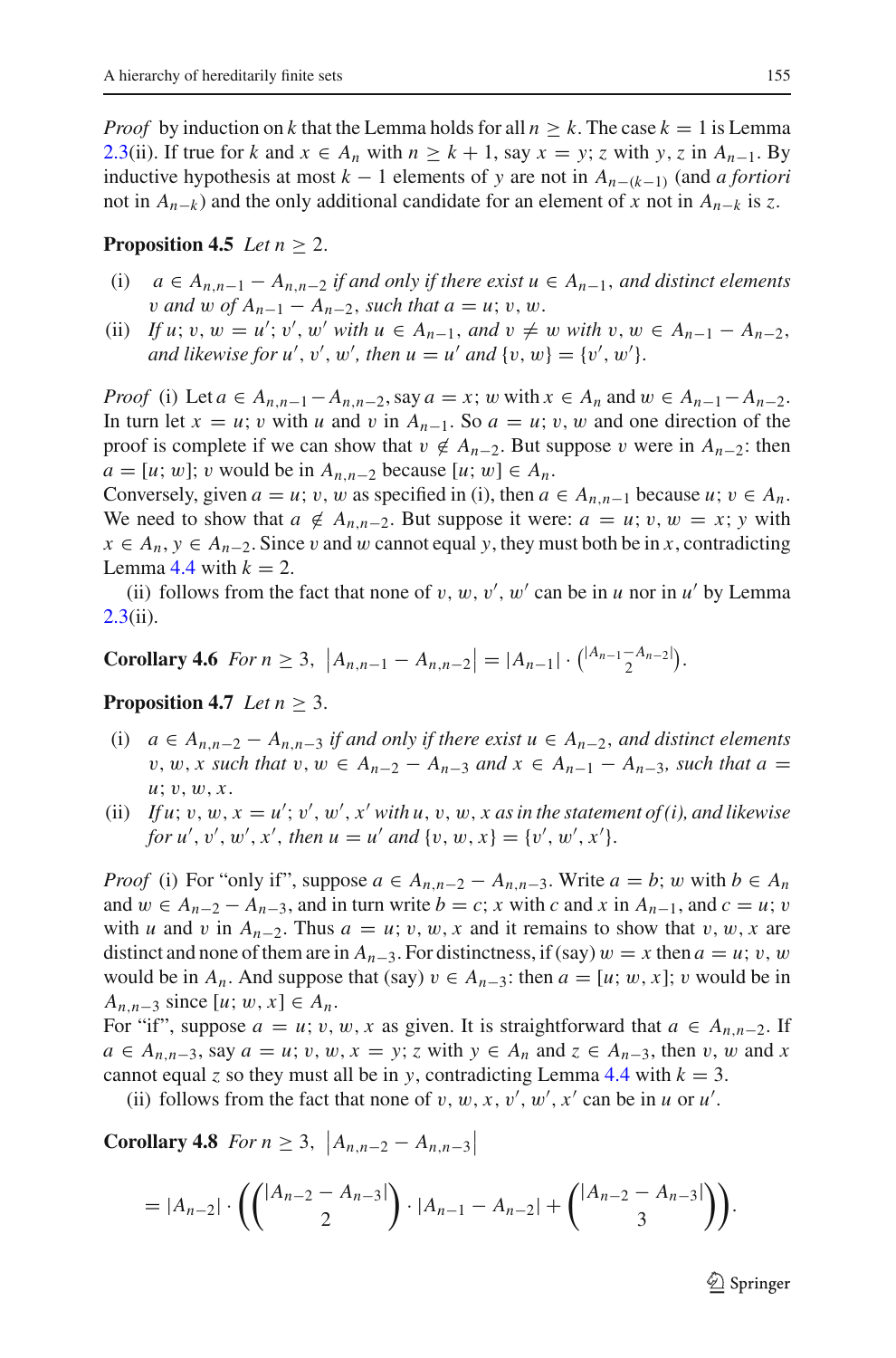This corollary is obtained by considering two cases in the characterization of *An*,*n*−<sup>2</sup> given in Proposition [4.7,](#page-12-0) depending upon whether *x* is in  $A_{n-1} - A_{n-2}$  or in  $A_{n-2}$ *An*−3.

The same methods can be used to obtain:

### **Proposition 4.9** *Let*  $n > 4$ .

- (i) *a* ∈ *An*,*n*−<sup>3</sup> − *An*,*n*−<sup>4</sup> *if and only if there exist u* ∈ *An*<sup>−</sup>3, *and distinct elements v*, *w*, *x*, *y* such that *v*, *w* ∈ *A*<sub>*n*−3</sub> − *A*<sub>*n*−4</sub>, *x* ∈ *A*<sub>*n*−2</sub> − *A*<sub>*n*−4</sub>, and *y* ∈ *A*<sub>*n*−1</sub> − *A*<sub>*n*−4</sub>*, such that a* = *u*; *v*, *w*, *x*, *y*.
- (ii) If  $u$ ;  $v, w, x, y = u'$ ;  $v', w', x', y'$  with  $u, v, w, x, y$  as in the statement of (i), *and likewise for u'*, *v'*, *w'*, *x'*, *y' then*  $u = u'$  *and*  $\{v, w, x, y\} = \{v', w', x', y'\}$ .

**Corollary 4.10** *For n*  $\geq 4$ ,  $|A_{n,n-3} - A_{n,n-4}|$ 

$$
= |A_{n-3}| \cdot \left\{ \binom{|A_{n-3} - A_{n-4}|}{2} \cdot \left[ |A_{n-2} - A_{n-3}| \cdot |A_{n-1} - A_{n-2}| + \binom{|A_{n-2} - A_{n-3}|}{2} \right] + \binom{|A_{n-3} - A_{n-4}|}{3} \cdot |A_{n-2} - A_{n-3}| + \binom{|A_{n-3} - A_{n-4}|}{4} \right\}.
$$

Using these results one can fill in the numbers in Figs. [11](#page-13-0) and [12.](#page-13-1) In these figures the lines represent inclusions between classes, and the number adjacent to a line is the number of elements of the class on the right which are not in the class on the left. All the numbers as far as *A*5,<sup>2</sup> have been confirmed empirically. The only number not obtained directly as a case of one of the above results is the size of  $A_6 - A_{4,5}$ . By

$$
0 \xrightarrow{A_1, 0} A_2 \xrightarrow{\begin{bmatrix} A_1, 0 \\ 0 \end{bmatrix}} A_2 \xrightarrow{\begin{bmatrix} A_2, 0 & A_2, 1 \\ 0 & 0 \end{bmatrix}} A_3 \xrightarrow{\begin{bmatrix} A_3, 0 & A_3, 1 & A_3, 2 \\ 0 & 0 & 9 & A_3 \end{bmatrix}} A_4
$$

<span id="page-13-0"></span>

<span id="page-13-1"></span>**Fig. 12** Continuation of Fig. [11](#page-13-0)